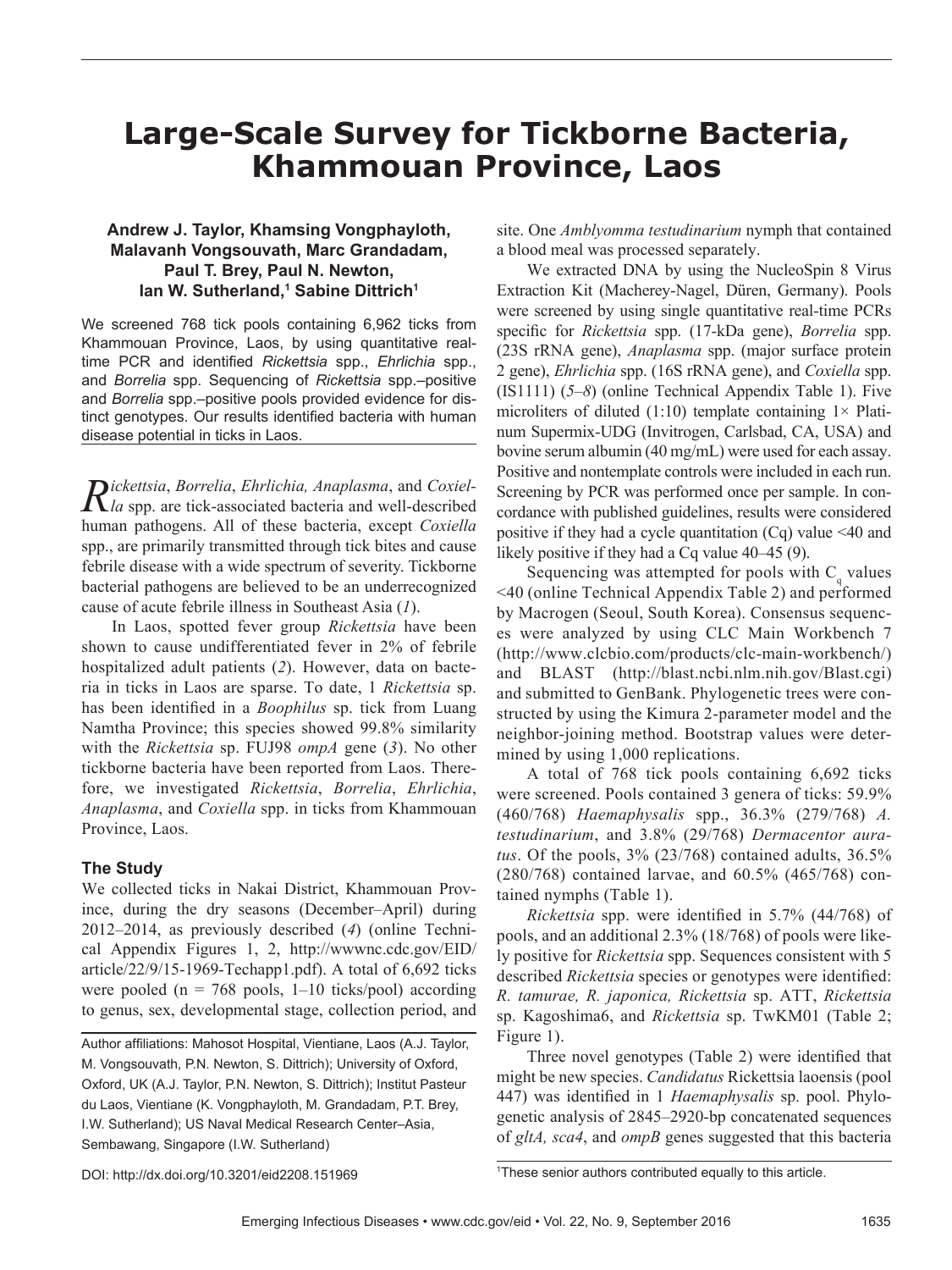### **DISPATCHES**

|                                                                 | <b>Table 1.</b> Tion pools icsica for bacicità anchesic ring by quantitative i Ory, infarmibuari i fovince, Laos<br>No. positive pools/no. tested (%) |                         |                           |             |               |  |  |  |
|-----------------------------------------------------------------|-------------------------------------------------------------------------------------------------------------------------------------------------------|-------------------------|---------------------------|-------------|---------------|--|--|--|
| Bacteria and tick species                                       | Total                                                                                                                                                 | Larvae                  | <b>Nymphs</b>             | Adult males | Adult females |  |  |  |
| Rickettsia spp.                                                 |                                                                                                                                                       |                         |                           |             |               |  |  |  |
| All                                                             | 44/768 (5.7)                                                                                                                                          | 6/280(2.1)              | 37/465 (8.2)              | 0/12(0)     | 1/11(9.1)     |  |  |  |
| Amblyomma testudinarium                                         | 27/279 (10.0)                                                                                                                                         | 0/61(0)                 | 27/217 (12.9)             | 0/1(0)      | 0/1(0)        |  |  |  |
| Haemaphysalis G1                                                | 5/398(3.8)                                                                                                                                            | 6/194(3.1)              | 9/200(4.5)                | 0/3(0)      | 0/1(0)        |  |  |  |
| H. hystricis                                                    | 1/6(16.7)                                                                                                                                             | <b>NS</b>               | NS.                       | 0/3(0)      | 1/3(33.3)     |  |  |  |
| Dermacentor auratus                                             | 1/29(3.4)                                                                                                                                             | 0/0(0)                  | 1/26(3.8)                 | 0/2(0)      | 0/1(0)        |  |  |  |
| Ehrlichia spp.                                                  |                                                                                                                                                       |                         |                           |             |               |  |  |  |
| All                                                             | 12/768 (1.6)                                                                                                                                          | 4/280(1.4)              | 6/465(1.3)                | 1/12(8.3)   | 1/11(9.1)     |  |  |  |
| A. testudinarium                                                | 2/279(0.7)                                                                                                                                            | 0/61(0)                 | 2/217(0.9)                | 0/1(0)      | 0/1(0)        |  |  |  |
| Haemaphysalis G1                                                | 8/398(2.0)                                                                                                                                            | 4/194(2.1)              | 4/200(2.0)                | 0/3(0)      | 0/1(0)        |  |  |  |
| H. aborensis                                                    | $2/6$ (33.3)                                                                                                                                          | NS.                     | NS.                       | 1/3(33.3)   | 1/3(33.3)     |  |  |  |
| Borrelia spp.                                                   |                                                                                                                                                       |                         |                           |             |               |  |  |  |
| All                                                             | 12/768 (1.6)                                                                                                                                          | 2/280(0.7)              | 8/465(1.7)                | 2/12(16.7)  | <b>NS</b>     |  |  |  |
| A. testudinarium                                                | 2/279(0.7)                                                                                                                                            | 1/61(1.6)               | 1/217(0.5)                | 0/1(0)      | 0/1(0)        |  |  |  |
| Haemaphysalis G1                                                | 6/398(1.5)                                                                                                                                            | 1/194(0.5)              | 5/200(2.5)                | 0/3(0)      | 0/1(0)        |  |  |  |
| Haemaphyalis G1.2                                               | 1/13(7.7)                                                                                                                                             | <b>NS</b>               | 1/13(7.7)                 | <b>NS</b>   | <b>NS</b>     |  |  |  |
| H. aborensis                                                    | $2/6$ (33.3)                                                                                                                                          | <b>NS</b>               | NS.                       | 2/3(66.7)   | 0/3(0)        |  |  |  |
| D. auratus                                                      | 1/29(3.4)                                                                                                                                             | 0/0(0)                  | 1/26(3.8)                 | 0/2(0)      | 0/1(0)        |  |  |  |
| Coxiella spp.                                                   |                                                                                                                                                       |                         |                           |             |               |  |  |  |
| All                                                             | 5/511(1.0)                                                                                                                                            | 4/187(2.1)              | 1/310(0.3)                | 0/8(0)      | 0/6(0)        |  |  |  |
| Haemaphysalis G1                                                | 5/279 (1.8)†                                                                                                                                          | 4/162(2.5)              | 1/117(0.9)                | NS.         | NS.           |  |  |  |
| Anaplasma spp.                                                  |                                                                                                                                                       |                         |                           |             |               |  |  |  |
| All                                                             | $2/768(0.3)$ <sup>+</sup>                                                                                                                             | $0/280(0)$ <sup>+</sup> | 0/465(0)                  | 0/12(0)     | 0/11(0)       |  |  |  |
| A. testudinarium                                                | 1/279(0.4)                                                                                                                                            | 0/61(0)                 | $1/217(0.5)$ <sup>+</sup> | 0/1(0)      | 0/1(0)        |  |  |  |
| Haemaphysalis G1                                                | 1/398(0.3)                                                                                                                                            | 1/194(0.5)              | 0/200(0)                  | 0/3(0)      | 0/1(0)        |  |  |  |
| *NS, no samples were available for screening.                   |                                                                                                                                                       |                         |                           |             |               |  |  |  |
| tincludes samples with cycle quantitation values <40 and 40-45. |                                                                                                                                                       |                         |                           |             |               |  |  |  |

**Table 1.** Tick pools tested for bacteria after screening by quantitative PCR, Khammouan Province, Laos\*

belonged to the *R. massiliae* group of rickettsiae (online Technical Appendix Figure 3). *Candidatus* Rickettsia mahosotii (pools 81 and 372) was identified in *Haemaphysalis* spp. and *A. testudinarium* pools. Phylogenetic analysis of *gltA, sca4*, and *ompB* genes suggested that this bacteria belonged to the *R. rickettsii* group (online Technical Appendix Figure 3). *Candidatus* Rickettsia khammouanensis was identified in 1 *Haemaphysalis* sp. nymph pool (pool 120). Phylogenetic analysis of *gltA,* 17-kDa, and *ompB* genes suggested a relationship with the *R. helvetica* group (online Technical Appendix Figure 4).

In addition, 15 *A. testudinarium* pools showed dual peaks for 17-kDa gene sequences, which suggested the presence of *R. tamurae* and *Rickettsia* sp. ATT. Sequencing of *sca4, ompA*, and *ompB* genes from 1 of these pools (pool 239) identified unique sequences (Table 2; online Technical Appendix Figure 4).

*Borrelia* spp. were identified in 1.6% (12/768) of pools (Table 1). Two unique sequences obtained from *Haemaphysalis* spp. pools showed 99.3% (298/300) (GenBank accession no. KR733069) and 98.7% (296/300) (accession no. KR733068) identity with Shiretoko *Haemaphysalis Borrelia* sp. (AB897888). Phylogenetic analysis confirmed that both bacteria were closely related to Shiretoko *Haemaphysalis Borrelia* sp. (accession no. B897888) and belong to the relapsing fever group of *Borrelia* (Figure 2).

Twelve (1.6%) of 768 pools were positive for *Ehrlichia* spp. (Table 1); an additional 6 pools (0.8%) were likely positive. One short sequence from a *Haemaphysalis* sp. nymph pool (pool 357) was obtained, and this sequence showed 100% identity (116/116 bases) with the genus *Ehrlichia*.

No pools were positive for *Anaplasma* spp., but 2 were likely positive (Table 1). Although not all pools were tested for *Coxiella* spp.  $(n = 511)$ , 1 pool  $(0.2\%)$  was positive, and 4 pools were likely positive for *C. burnetti*. No confirmatory sequences were obtained from these pools. The 1 tick that contained a blood meal (*A. testudinarium* nymph) showed negative results by screening PCRs.

## **Conclusions**

This study provides evidence that *Rickettsia* spp., *Borrelia* spp., and *Ehrlichia* spp. are present in ticks in Laos. Several *Rickettsia* spp. identified in this study are human pathogens. Infections with *R. tamurae* (*2*) and *R. japonica* are well described in Southeast Asia (*10*). However, the pathogenicity of *Rickettsia* sp. TwkM01 (*11*), *Rickettsia* sp. ATT (*12*), *Rickettsia* sp. kagoshima6 genotypes (*13*) and potential novel *Candidatus* Rickettsia laoensis, *Candidatus* Rickettsia mahosotii, and *Candidatus* Rickettsia khammouanensis is unknown. *Candidatus* Rickettsia khammouanensis is phylogenetically related to *R. helvetica*, for which there is serologic evidence for its role as a human pathogen in Laos (*2*). Unique *ompA*, *ompB*, and *sca4* sequences identified in this study (Table 2) might indicate the presence of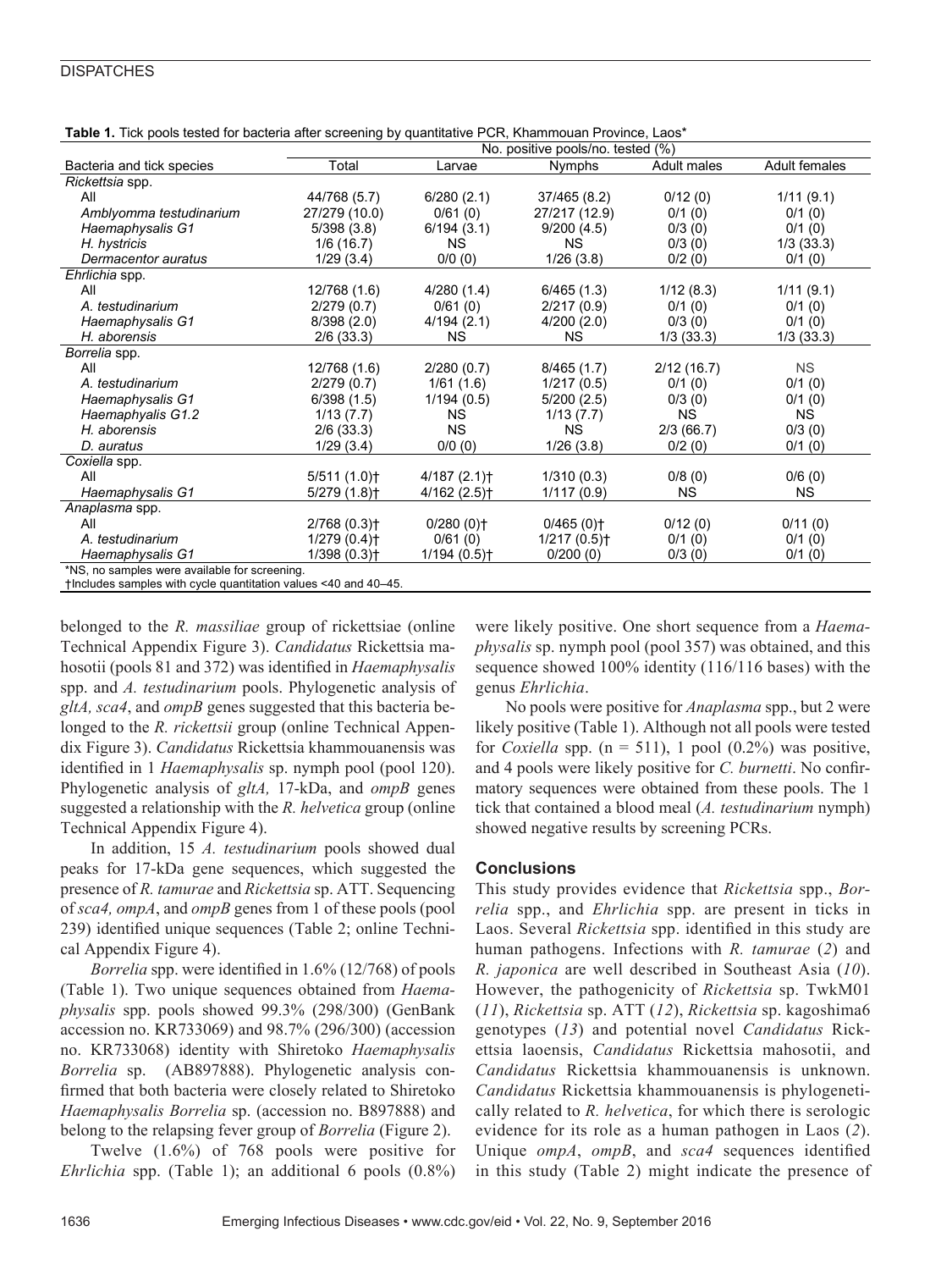|                                                                           | Tick species and                                                       |                                                                           |                                                                                                                                           | Rickettsia spp. gene, GenBank accession no., and % similarity (no. matching nucleotides/total) |                                                                              |                                                                        |  |  |
|---------------------------------------------------------------------------|------------------------------------------------------------------------|---------------------------------------------------------------------------|-------------------------------------------------------------------------------------------------------------------------------------------|------------------------------------------------------------------------------------------------|------------------------------------------------------------------------------|------------------------------------------------------------------------|--|--|
| Tick pool                                                                 | stage                                                                  | 17-kDa                                                                    | gltA                                                                                                                                      | sca4                                                                                           | ompA                                                                         | ompB                                                                   |  |  |
| 110                                                                       | Amblyomma<br><i>testudinarium</i> nymph                                | Unclear sequence                                                          | $\overline{\text{NS}}$                                                                                                                    | Unclear sequence                                                                               | KT753264, 100.0<br>(529/529) with<br>Rickettsia sp.<br>TwKM01<br>EF219467    | <b>NS</b>                                                              |  |  |
| 177, 180,<br>216, 220                                                     | A. testudinarium<br>nymph                                              | KR733070, 100.0<br>$(355/355)$ with R.<br>tamurae<br>AB114825             | KT753265, 99.8<br>(1,096/1,098) with<br>R. tamurae<br>AB812551                                                                            | KT753266, 99.7<br>(607/609) with R.<br>tamurae<br>DQ113911                                     | <b>NS</b>                                                                    | <b>NS</b>                                                              |  |  |
| 315                                                                       | A. testudinarium<br>nymph                                              | KT753267, 98.8<br>(407/412) with R.<br>raoultii JX885457                  | KT753268, 99.9<br>(1,036/1,037) with<br>Ricksettia<br>kagoshima6<br>JQ697956                                                              | KT753269, 96.8<br>(795/821) with<br><i>Rickettsia</i> sp.<br>AUS 118,<br>KF666473              | Could not be<br>amplified                                                    | KT753270, 95.0<br>(1,073/1,129) with<br>R. massiliae<br>CP003319       |  |  |
| 239                                                                       | A. testudinarium<br>nymph                                              | KT753271, 99.7<br>(360/361) with<br><i>Rickettsia</i> sp.<br>ATT AF483196 | KT753272, 99.7<br>(1,048/1,051) with<br>R. tamurae<br>(AB812551)/KT75<br>3273; 99.2<br>(367/370) with<br>Rickettsia sp.<br>hhmj7 KC566999 | KT753274, 97.1<br>(759/782) with<br><i>Rickettsia</i> sp.<br>AUS 118<br>KF666473               | KT753275, 87.2<br>(530/602) with R.<br>raoultii JQ792137                     | KT753276, 97.5<br>(1,052/1,079) with<br>R. massiliae<br>CP003319       |  |  |
| 76, 337,<br>450, 453                                                      | Haemaphysalis G1<br>nymphs $(3)$ , $A$ .<br>testudinarium nymph<br>(1) | KT753277, 98.4<br>(417/423) with R.<br>raoultii JX885457                  | KT753278, 99.9<br>(1,037/1,038) with<br><i>Ricksettia</i> sp.<br>kagoshima6<br>JQ697956                                                   | KT753279, 98.4<br>(794/807) with R.<br>japonica<br>AF155055                                    | Could not be<br>amplified                                                    | KT753280, 96.0<br>(410/427) with R.<br>raoultii EU036984               |  |  |
| 81, 372                                                                   | Haemaphysalis G1<br>nymphs, A.<br>testudinarium nymph<br>(17 kDa only) | KT753283, 99.0<br>(408/412) with R.<br>raoultii JX885457                  | KT753284, 99.5<br>(1,090/1,096) with<br>R. sibirica<br>U59734                                                                             | KT753285, 98.5<br>$(838/851)$ with R.<br>japonica AF<br>155055                                 | Could not be<br>amplified                                                    | KT753286, 97.7<br>$(1, 118/1, 144)$ with<br>R. massiliae<br>CP003319   |  |  |
| 120                                                                       | Haemaphysalis G1<br>nymph                                              | KT753287, 96.1<br>(391/407) with R.<br>helvetica<br>GU827073              | KT753288, 97.1<br>(370/381) with<br>Candidatus<br>Rickettsia rara<br>DQ365805                                                             | Could not be<br>amplified (x2)                                                                 | Could not be<br>amplified (x2)                                               | KT753289, 86.4<br>$(362/419)$ , R.<br>aeschlimannii<br>AF123705        |  |  |
| 407                                                                       | Haemaphysalis<br>hysticis adult                                        | KR733074, 100.0<br>$(413/413)$ , R.<br>japonica<br>AP011533               | KT753281, 100.0<br>$(1,063/1,063)$ , R.<br>japonica<br>AP011533                                                                           | <b>NS</b>                                                                                      | <b>NS</b>                                                                    | KT753282, 100.0<br>$(1, 191/1, 191)$ with<br>R. japonica<br>AP011533   |  |  |
| 447                                                                       | Haemaphysalis G1<br>nymph                                              | KT753291, 98.6<br>(407/413) with R.<br>massiliae<br>CP000683              | KT753290, 99.6<br>$(961/965)$ with R.<br>raoultii JX885455                                                                                | KT753292, 97.5<br>(809/830) with<br>Rickettsia sp.<br>AUS118 KF66473                           | KT753293, 97.5<br>(591/606) with<br><i>Rickettsia</i> sp. JL-<br>02 AY093696 | KT753294, 98.4<br>$(1, 137/1, 156)$ ,<br>with R. massiliae<br>CP003319 |  |  |
| *New sequences were compared with reference sequences. NS, not sequenced. |                                                                        |                                                                           |                                                                                                                                           |                                                                                                |                                                                              |                                                                        |  |  |

**Table 2.** Sequence data for *Rickettsia* species isolated from ticks, Khammouan Province, Laos\*

*Rickettsia* sp. ATT (*12*), which was previously believed to be identical to *R. tamurae* (*14*), and suggests that it might be a distinct species. Further studies, including whole-genome sequencing, are required to identify and confirm these novel genotypes and understand their role in human disease.

*Borrelia* spp. sequences identified in *Haemaphysalis* spp. pools were shown to have high concordance with the Shiretoko *Haemaphysalis Borrelia* isolated from *Haemaphysalis* spp. ticks and deer in Japan (*15*). The species belongs to the relapsing fever group of *Borrelia* and is related to *B. lonestari*.

Sequence data for *Ehrlichia* spp. indicated the presence of these bacteria but were not sufficient to identify

them to the species level. The  $C_q$  values were high (40–45) for *Anaplasma* spp., but no sequence data were obtained. *Coxiella* spp. were screened by using primers for IS1111, which are not specific for *C. burnetii*, and no confirmatory sequence data were obtained. Because of limited reagents, screening of all 768 pools for *Coxiella* spp. was not completed. Further work is required to investigate the presence of these bacteria in Laos.

Our study had several limitations. First, pooling of ticks precludes an accurate assessment of prevalence of bacterial pathogens. Second, sequences obtained from some *A. testudinarium* pools had dual peaks, suggestive of multiple infections, and could therefore not be interpreted. Third, ticks were collected only from 1 area in Laos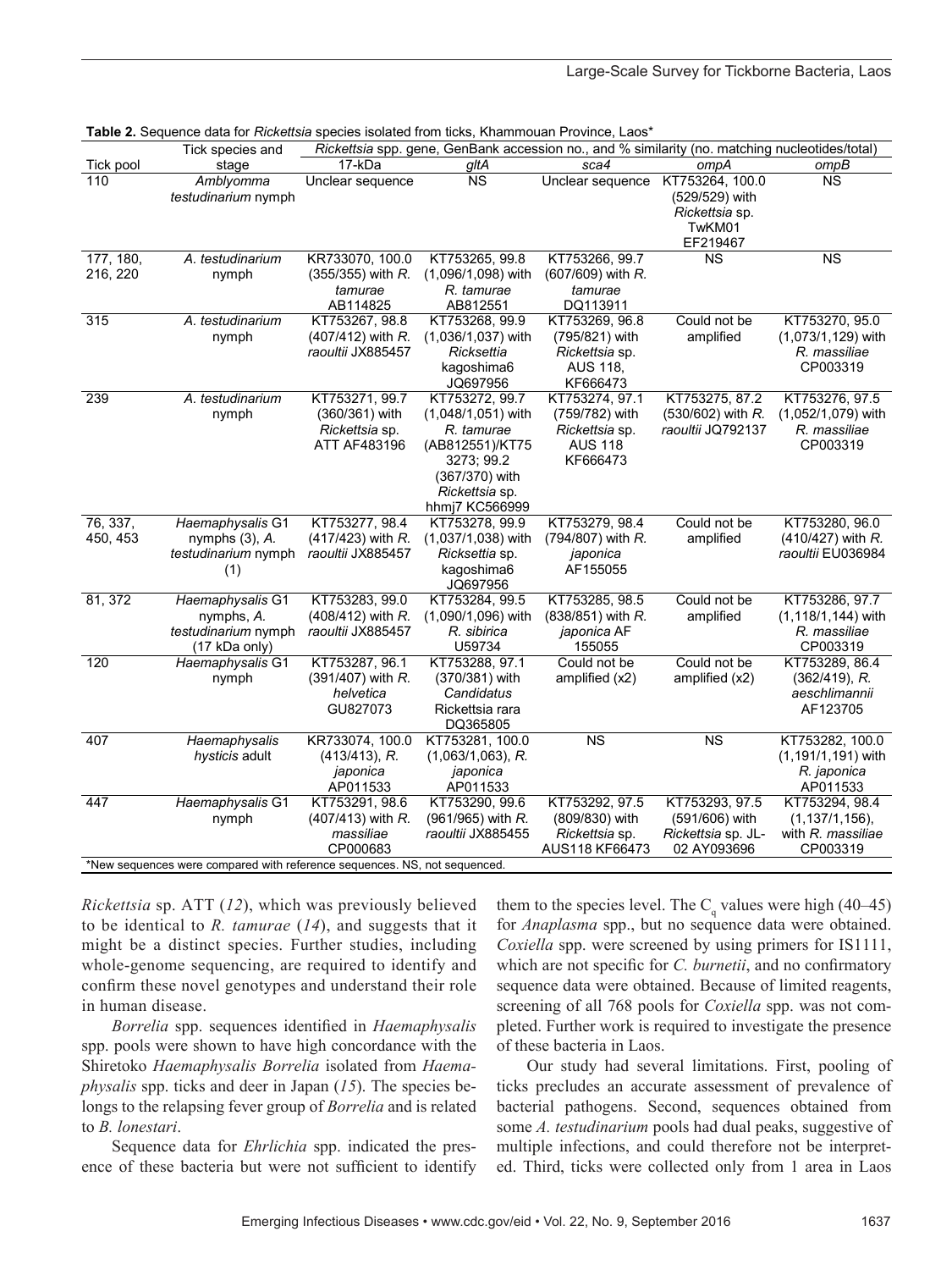

**Figure 1.** Phylogenetic analysis of *Rickettsia* spp. in ticks, Khammouan Province, Laos. The tree was constructed by using partial nucleotide sequences (350 bp) of the 17-kDa gene, the Kimura 2-parameter model, and the neighbor-joining method. Analyses were supported by bootstrap analysis with 1,000 replications. Numbers along branches are bootstrap values. GenBank accession numbers are shown for reference sequences. Sample numbers for each tick are shown in parentheses. Scale bar indicates nucleotide substitutions per site.



**Figure 2.** Phylogenetic analysis of *Borrelia* spp. in ticks, Khammouan Province, Laos. The tree was constructed by using partial nucleotide sequences (299–323 bp) of the *flaB* gene, the Kimura 2-parameter model, and the neighbor-joining method. Analyses were supported by bootstrap analysis with 1,000 replications. Numbers along branches are bootstrap values. GenBank accession numbers are shown for reference sequences. Sample numbers for each tick are shown in parentheses. Scale bar indicates nucleotide substitutions per site.

(Khammouan Province); thus, extrapolating findings to the entire country must be done cautiously.

#### **Acknowledgments**

Our results highlight the frequency of tickborne bac-We thank the staff of Mahosot Hospital, especially Soulignasack Thongpaseuth, for providing technical assistance, and Al Richards and Ju Jiang for fruitful discussions.

terial infections in Laos. These findings emphasize the need for further research of tick-associated bacteria and their role in human disease.

This study was supported by the US Naval Medical Research Center–Asia in support of the Department of Defense Global